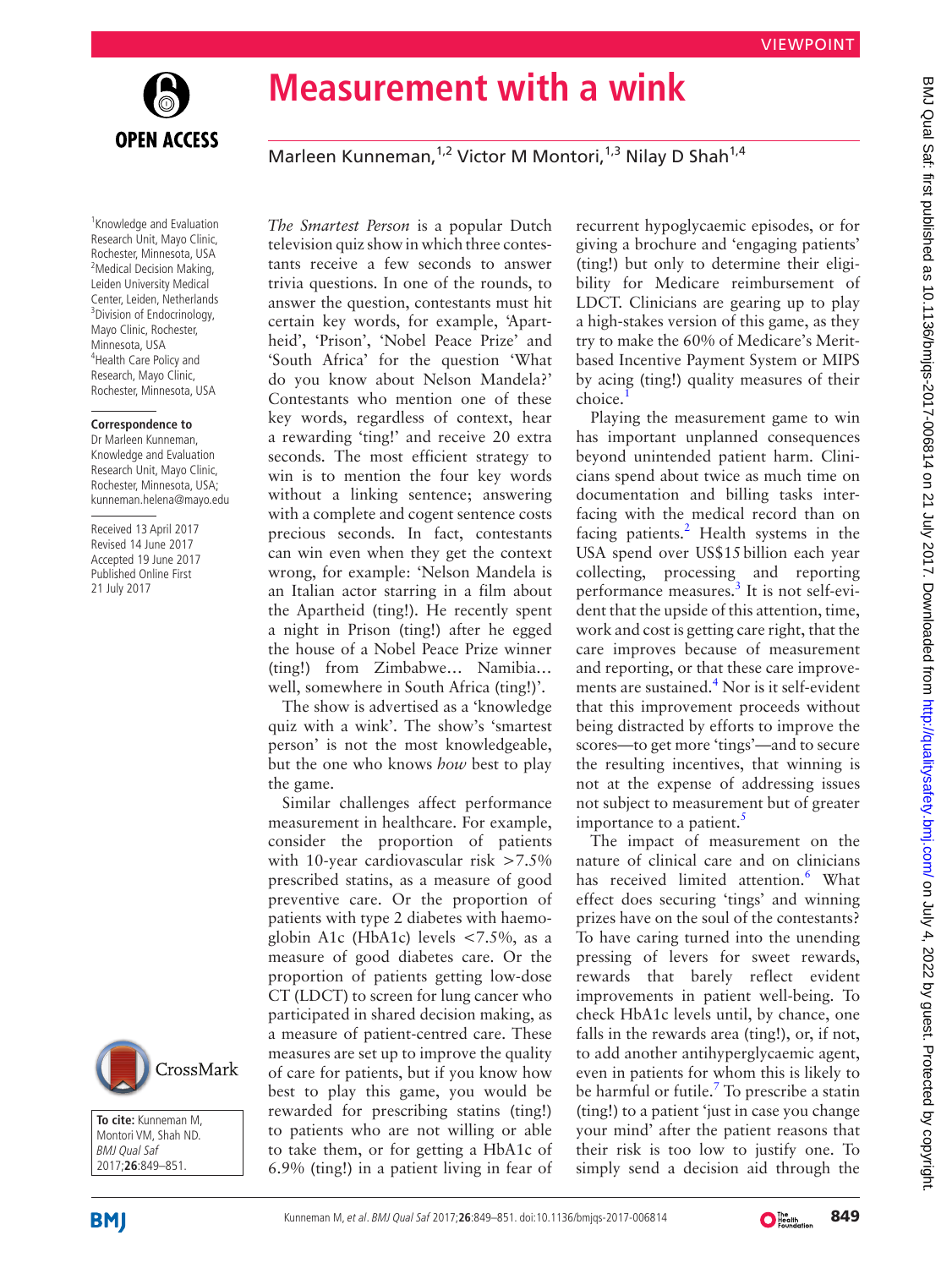patient portal (ting!), and assume that it will help a patient participate in decisions about their healthcare. We are training health professional and organisations to respond to quality gaps others value and to respond in a manner that ensures the rewards.<sup>[8](#page-2-7)</sup> This is not the smartest healthcare. This is not care.

Quality must always improve and quality improvement is a professional obligation and a healthcare competency. It was important to the early efforts to improve quality to reliably measure and lower HbA1c levels, to demonstrate that high-risk patients were less likely to receive statins, and to describe patients who receive unnecessary care or care that is inconsistent with their informed preferences. Like those pioneering efforts, improving care must result from our commitment to careful and kind patient care. We should continue to use measures, like an accurate map, to know we are moving north. But we must also improve quality where the terrain is complicated or when only inaccurate maps exist. In these cases, we should be able to imagine improvements in care that reflect and respond not to incentives, but to what is pertinent and important to each patient's situation, particularly when this cannot be quantified.

It is difficult to improve care without the risk of falling into the kinds of decontextualised measures and incentives that erode rather than promote better care. Personal, social and comorbid complexities force increasing levels of sophisticated tailoring of clinical action, a simultaneous attention to biology and to biography. Today, that attention often places clinicians in a soul-killing bind to either be patient-centred or to gain quality points and rewards. This conflict must be avoided; quality programmes must reward deep individualisation,<sup>[9](#page-2-8)</sup> variability as signal rather than noise. McGlynn and colleagues, for example, proposed a measurement system that embraces such variation, measuring quality as the extent to which patients' needs are met and evidence is used to do so.<sup>[10](#page-2-9)</sup> To date, measurement has been almost exclusively numerical. Numbers have undeniably desirable practical advantages—for example, easy to extract from medical or billing records, enabling statistical adjustments and comparisons with minimal-to-no subjectivity. Yet the evaluation of care in context is fundamentally a subjective judgement best aided by descriptive 'a-metrical' assessments. The need to involve human judgement in making meaning of the descriptions, of the words in these descriptions, as Iona Heath stated, 'is perhaps the one attribute of words that make them so peculiarly appropriate for judging quality within healthcare'.<sup>[11](#page-2-10)</sup>

Our central point, however, is not about the nature of quality measures, but rather about the perverse effect of being rewarded by obtaining a desirable result on a metric without demonstrating a true improvement in the quality of care. Narratives that make judgements about quality may inhibit the simple paths connecting acing the measure and receiving the 'ting' without actual improvements. Deploying other measures that triangulate observations about the underlying care patients receive may also serve as balancing procedures (akin to balancing measures) to uncover when 'measurement with a wink' is affecting a quality programme. Examples of potentially helpful balancing procedures include accounting for the number of HbA1c measures in a period of time (as clinicians are trying to get under a quality threshold), or obtaining nurse or patient accounts of how statin prescriptions are prepared or dispensed (as clinicians try to ace statin use metrics by prescribing stains without shared decision making). These balancing procedures, like their linked improvement programmes, in their complexity, should not crowd out care. As such, before widespread adoption, measurement and improvement programmes should be tested for safety and efficacy and for minimally disrupting care.

Measurement misleads when it fails to award the best score to the best care, but instead rewards the best player. High scores on the measures provide the illusion of good, better or improved care, while favouring measurable care that is predominantly stan-dard, technical, mechanical and context-blind.<sup>[12](#page-2-11)</sup> In the TV show, key words can be hit without context, in perfect context or in the wrong context, all leading to the same scores. Playing this game can help healthcare organisations and professionals learn the basics of improvement science, but mastering this level is not the endgame. We can get it completely right, ace it and yet be completely wrong. The best quality programmes deploying multidimensional assessments that closely track with underlying improvements and are linked to intrinsically rewarding care experiences and better patient outcomes—may be immune to this concern. Focusing on acing the test instead of improving the underlying care that should be careful and kind dehumanises care and de-professionalises. It is time to move beyond measurement with a wink.

**Contributors** MK came up with the idea for this article and wrote the first draft; discussion with VMM and NDS led to revisions to include specific examples and discussions. All authors approved the final version.

**Competing interests** None declared.

**Provenance and peer review** Not commissioned; internally peer reviewed.

**Open Access** This is an Open Access article distributed in accordance with the Creative Commons Attribution Non Commercial (CC BY-NC 4.0) license, which permits others to distribute, remix, adapt, build upon this work noncommercially, and license their derivative works on different terms, provided the original work is properly cited and the use is non-commercial. See: [http://creativecommons.org/licenses/](http://creativecommons.org/licenses/by-nc/4.0/) [by-nc/4.0/](http://creativecommons.org/licenses/by-nc/4.0/)

© Article author(s) (or their employer(s) unless otherwise stated in the text of the article) 2017. All rights reserved. No commercial use is permitted unless otherwise expressly granted.